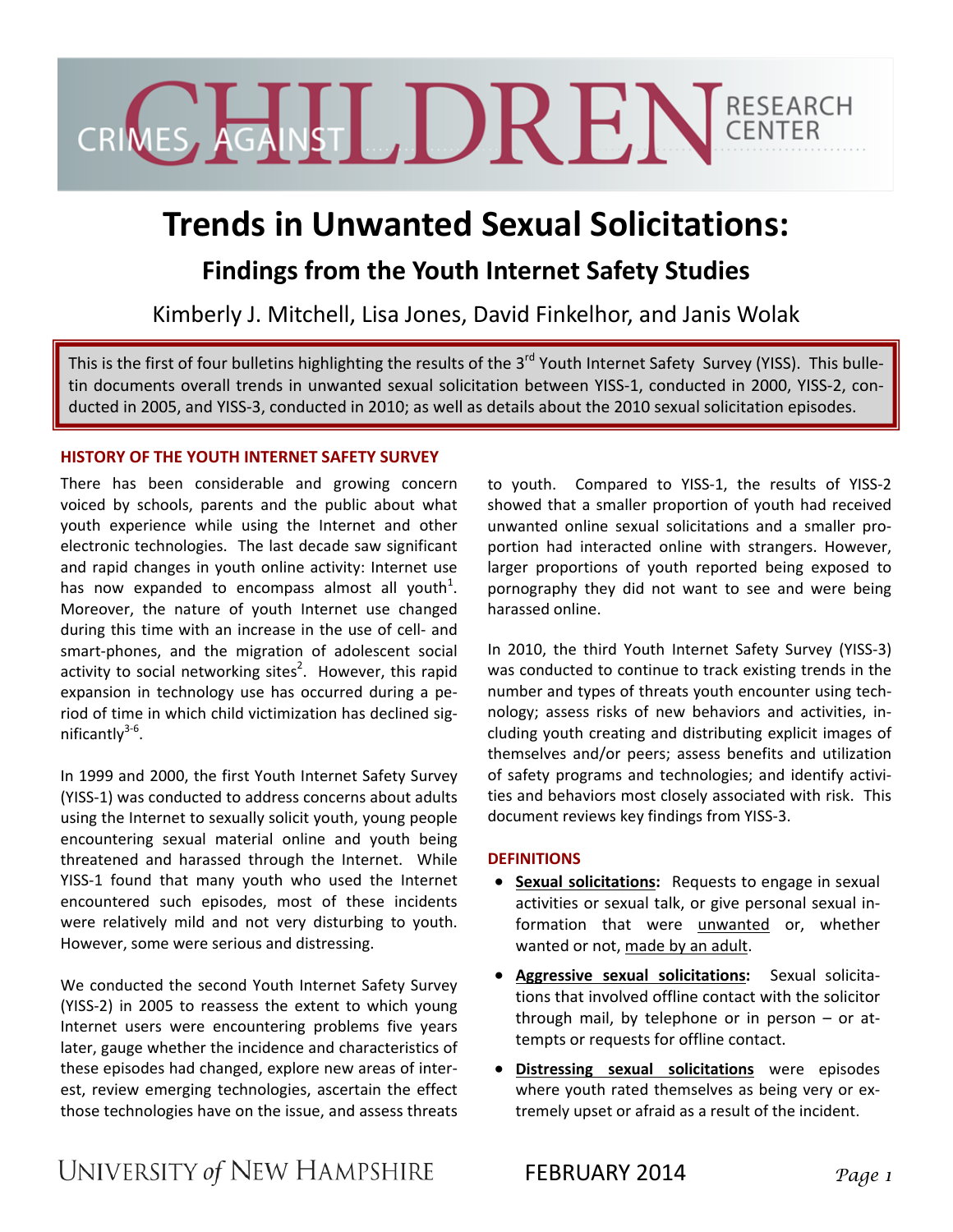#### **How YISS‐1, 2 & 3 were conducted** ♦ Telephone interviews with unique nation‐ ally‐representative samples of young Inter‐ **Table 1: Youth & Household Characteristics for 2000, 2005 & 2010 Samples**

|                         | 2000           | 2005           | 2010           |         |
|-------------------------|----------------|----------------|----------------|---------|
|                         | $(n=1501)$     | $(n=1500)$     | $(n=1560)$     |         |
|                         | %              | %              | %              | p value |
| Gender (male)           | 53             | 49             | 50             | .08     |
| Age                     |                |                |                |         |
| 10 to 12 years old      | 23             | 23             | 21             | .02     |
| 13 to 15 years old      | 48             | 43             | 45             |         |
| 16 to 17 years old      | 29             | 34             | 34             |         |
| Race                    |                |                |                |         |
| White, non-Hispanic     | 73             | 71             | 67             | .002    |
| Black, non-Hispanic     | 10             | 11             | 13             |         |
| Hispanic or Latino,     | $\overline{7}$ | 9              | 10             |         |
| any Race                |                |                |                |         |
| American Indian/        | $\overline{2}$ | $\mathbf{1}$   | 3              |         |
| Alaskan Native          |                |                |                |         |
| Asian                   | 3              | 2              | 3              |         |
| Other (includes         | $\overline{2}$ | 3              | $\overline{2}$ |         |
| bi-racial)              |                |                |                |         |
| Don't know/not          | 4              | 3              | 2              |         |
| ascertainable           |                |                |                |         |
| <b>Parental marital</b> |                |                |                |         |
| status                  |                |                |                |         |
| Married                 | 79             | 76             | 78             | .01     |
| Living with a           | $\mathbf{1}$   | 3              | 2              |         |
| partner                 |                |                |                |         |
| Separated               | 3              | $\mathbf{1}$   | $\overline{2}$ |         |
| Divorced                | 10             | 10             | 10             |         |
| Widowed                 | $\overline{2}$ | $\overline{2}$ | $\overline{2}$ |         |
| Single, never married   | 5              | 8              | 6              |         |
| Youth lives with both   |                |                |                |         |
| biological              | 63             | 62             | 66             | .04     |
| parents                 |                |                |                |         |
| Highest level of edu-   |                |                |                |         |
| cation in household     |                |                |                |         |
| Not a high school       | 3              | 2              | 3              | < .001  |
| graduate                |                |                |                |         |
| High school graduate    | 21             | 20             | 14             |         |
| Some college            | 22             | 23             | 19             |         |
| education               |                |                |                |         |
| College graduate        | 32             | 32             | 37             |         |
| Post college degree     | 22             | 22             | 28             |         |
| <b>Annual household</b> |                |                |                |         |
| income                  |                |                |                |         |
| Less than \$20,000      | 8              | 8              | 12             | < .001  |
| \$20,000 to \$50,000    | 38             | 27             | 18             |         |
| More than \$50,000      | 23             | 24             | 16             |         |
| to \$75,000             |                |                |                |         |
| More than \$75,000      | 23             | 33             | 45             |         |
| Don't know/missing      | 7              | 8              | 9              |         |

|           | $ \mathfrak{v}_i$ |
|-----------|-------------------|
| ), 2005 & |                   |
|           |                   |

youth demographic characteristics). ♦ "Internet use" was defined as using the Internet at least once a month for the past 6 months at home, school, a friend's home, a library, a cell phone, or some other location.

net users, age 10 to 17: 1501 in YISS‐1, 1500 in YISS‐2, and 1560 in YISS‐3 (See Table 1 for

- ♦ One parent or guardian was interviewed first for about 10 minutes.
- ♦ With consent of the parent or guardian, youth were interviewed for about 30 minutes.
- ♦ Care was taken to preserve privacy and confidentiality during interviews.
- ♦ Youth participants received \$10 checks and information about Internet safety.
- ♦ The YISS interviews took place from:
	- ◊ YISS‐1: Aug. 1999 to Feb. 2000
	- ◊ YISS‐2: March to June 2005
	- ◊ YISS‐3: Aug. 2010 to Jan. 2011

## **Topics covered in the interviews:**

- ♦ Experiences of sexual solicitation, un‐ wanted exposure to sexual material, and harassment via the Internet in the past year and reactions to those experiences.
- ◆ Involvement in sexting in the past year, including the content of the images and the context in which such events occur (YISS‐3 only).
- ♦ The nature of friendships formed over the Internet in the past year.
- ♦ Knowledge of Internet safety practices among young Internet users and their par‐ ents or guardians.
- ♦ Assessment of factors that might make some youth more vulnerable than others to sexual solicitation, unwanted exposure to sexual material, and harassment via the Internet.

Because we used the same methods and asked most of the same questions in all three studies, we are able to compare many results to see what has changed over the past decade.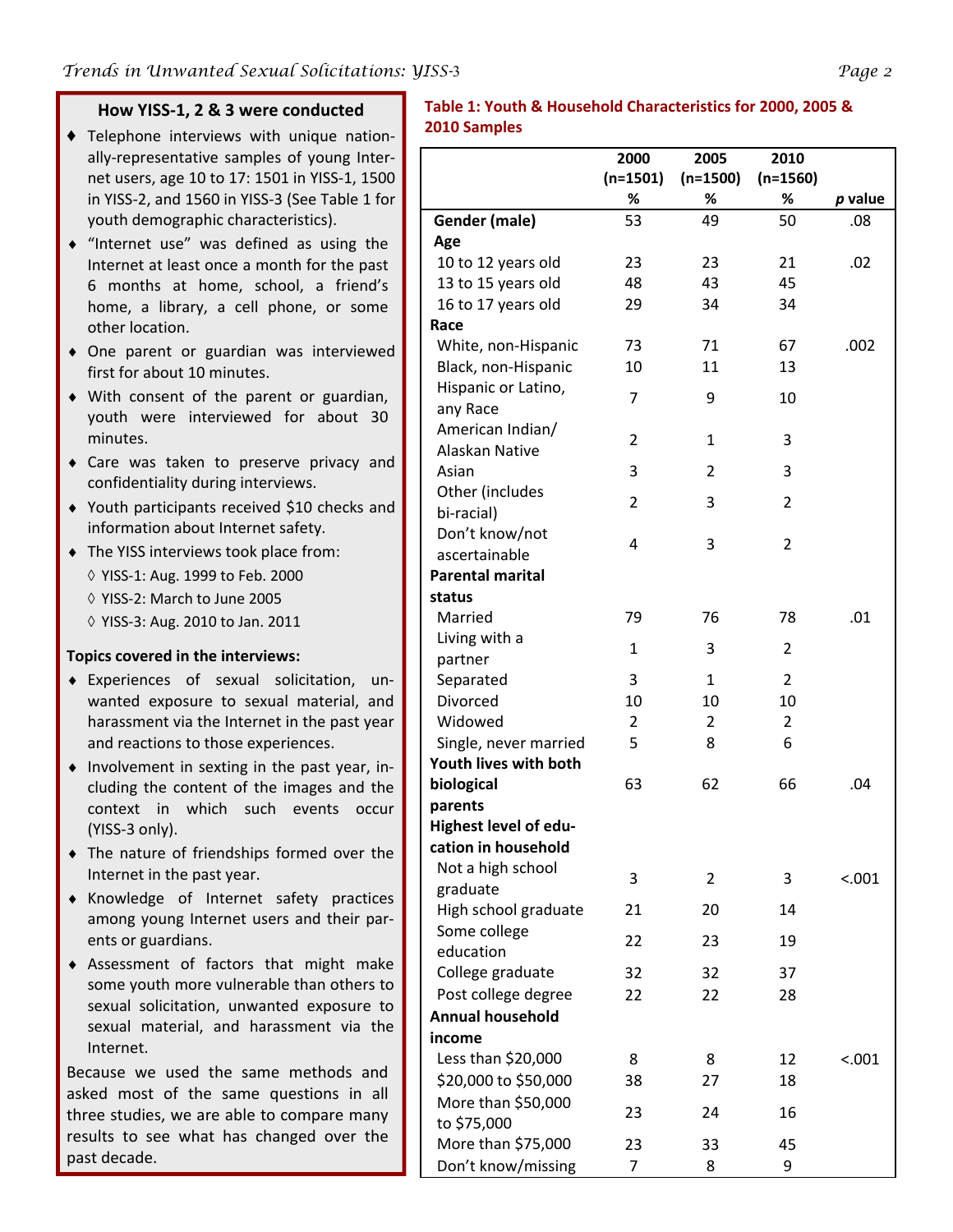#### **Table 2:**

#### **Youth Internet Use Patterns Between 2000, 2005 & 2010 (N=4,561)**

|                                 | 2000       | 2005       | 2010       |         |
|---------------------------------|------------|------------|------------|---------|
| <b>Internet Use</b>             | $(n=1501)$ | $(n=1500)$ | $(n=1560)$ | p value |
| <b>Characteristics</b>          | %          | %          | ℅          |         |
| Location(s) youth spent         |            |            |            |         |
| time on the Internet in         |            |            |            |         |
| past year <sup>a</sup>          |            |            |            |         |
| Home                            | 74         | 91         | 97         | < .001  |
| School                          | 73         | 90         | 89         | < .001  |
| Friend's home <sup>b</sup>      | 69         | 69         | 70         | .71     |
| Cellular telephone              | —          | 17         | 47         | < .001  |
| Other place (includes           | 5          | 43         | 38         | < .001  |
| library)                        |            |            |            |         |
| Last time youth used            |            |            |            |         |
| <b>Internet</b>                 |            |            |            |         |
| Past week                       | 76         | 86         | 94         | < .001  |
| Past 2 weeks                    | 11         | 6          | 3          |         |
| Past month or longer            | 13         | 8          | 3          |         |
| Number of hours youth           |            |            |            |         |
| spent on Internet on            |            |            |            |         |
| typical day when online         |            |            |            |         |
| 1 hour or less                  | 61         | 45         | 38         | < .001  |
| More than 1 hour to 2           | 26         | 31         | 31         |         |
| hours                           |            |            |            |         |
| More than 2 hours               | 13         | 23         | 32         |         |
| <b>Number of days youth</b>     |            |            |            |         |
| went on Internet in a           |            |            |            |         |
| typical week <sup>c</sup>       |            |            |            |         |
| 1 day or less                   | 18         | 8          | 4          | < .001  |
| 2 to 4 days                     | 47         | 42         | 27         |         |
| 5 to 7 days                     | 36         | 49         | 69         |         |
| How youth used Inter-           |            |            |            |         |
| net                             |            |            |            |         |
| Went to chat rooms <sup>d</sup> | 56         | 30         | 48         | < 0.001 |
| Social networking sites         | $---$      | $---$      | 80         | $---$   |
| Who youth talked to             |            |            |            |         |
| online <sup>e</sup>             |            |            |            |         |
| People youth knew in            | 81         | 87         | 93         | < .001  |
| person offline                  |            |            |            |         |
| People youth knew only          | 46         | 43         | 40         | .004    |
| online                          |            |            |            |         |

<sup>a</sup> Multiple responses possible.

<sup>b</sup> In *YISS‐1* we asked if youth used the Internet in "other households," which included friends' homes. In *YISS‐2 & 3*, we specifically asked all youth if they used the Internet at friends' homes.

 $c$  Based on youth who used the Internet in the past week or past 2 weeks (n=1284 for YISS‐1; n=1264 for YISS‐2; n=1491 for YISS‐3).

<sup>d</sup> In YISS-1 & 2 we asked one general question about using chat rooms, in YISS-3 we asked youth whether they used video chat (ChatRoulette, Omegle, Skype) & chat rooms that do not include video separately. For the purposes of these analyses these two categories were combined.

<sup>e</sup> Answers not mutually exclusive.

Note: Some categories do not add to 100% because of rounding and/or missing data.

#### **CHANGES IN YOUTH INTERNET USE PATTERNS OVER TIME**

Between 2000 and 2010 a number of changes occurred in terms of how youth were using the Internet (Table 2).

- By 2010 almost all youth (97%) were using the Internet from home, up from 74% in 2000. Almost half of youth (47%) were using the Internet from cell phones.
- **•** Frequency of use also increased  $-76\%$  of youth said they used the Internet in the past week in 2000; 86% in 2005 and 94% in 2010.
- Intensity of use also increased  $-32%$  of youth said they used the Internet for more than 2 hours per day in 2010, up from 13% in 2000 and 23% in 2005.
- Many youth (69%) also said they used the Internet 5 to 7 days per week in 2010 (36% did so in 2000 and 49% in 2005).
- More youth were using the Internet to talk with people they knew in person off‐ line, like friends from school (93%) and less with people they met online (40%) by 2010.

#### **SEXUAL SOLICITATION OF YOUTH**

When we conducted the first Youth Internet Safety Survey in 2000 there was a great con‐ cern about "online predators" using the Inter‐ net to find, meet and assault children. Our findings indicate that the risk from online predators is relatively small; most solicitors are other youth and many of the solicitations were very casual. Still, we identify some po‐ tentially more concerning solicitation epi‐ sodes – those we call "aggressive" (those that involved offline contact, or an attempt at off‐ line contact by the solicitor) and "distressing" (those where the youth said the incident made them very or extremely upset or afraid). Ten year trends across all these types are reported here.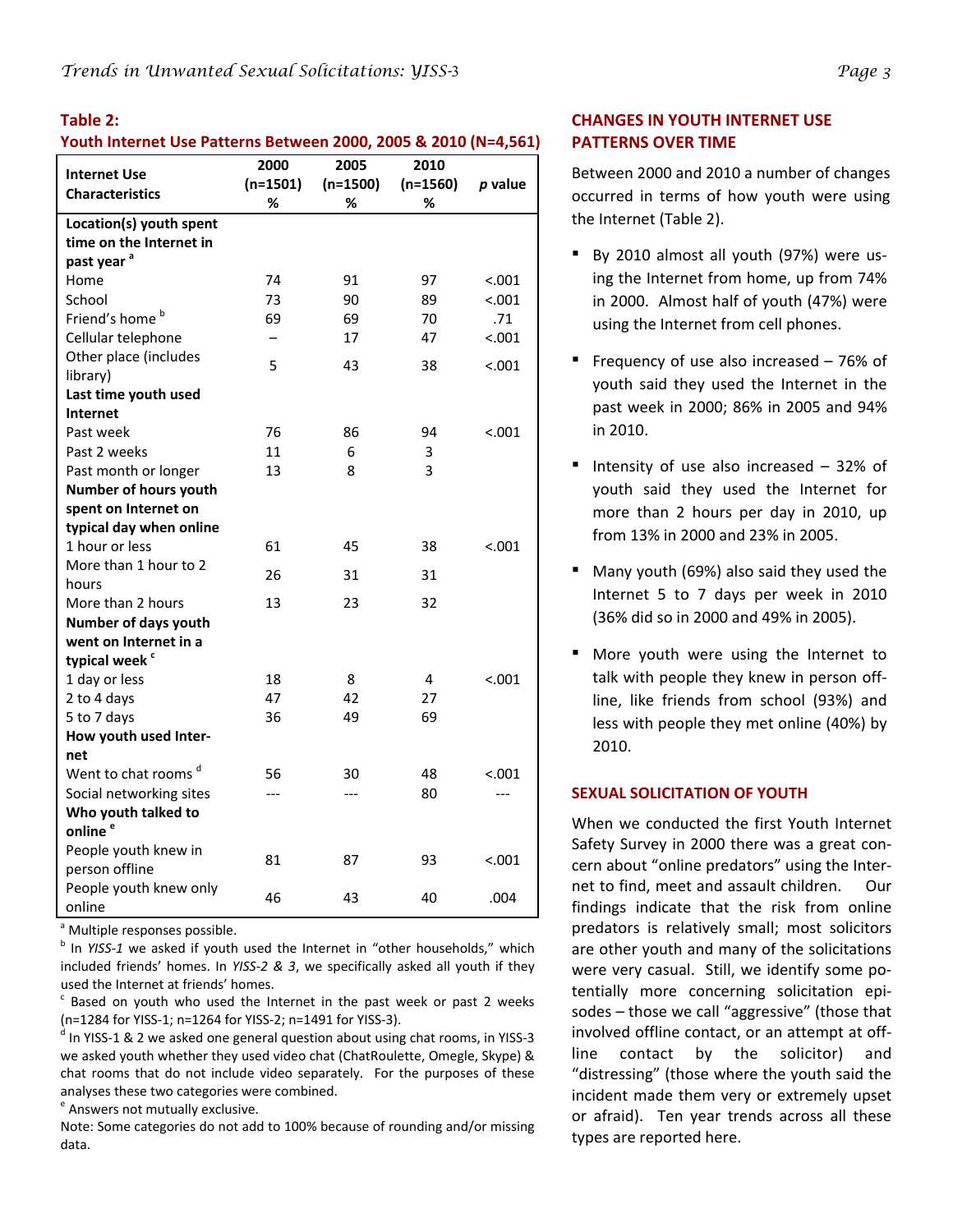#### **Solicitation Trends**

In 2010 approximately 1 in 11 youth Internet users (9%) received an unwanted sexual solicitation in the past year (See Figure 1). This continues a decline from 19% in 2000 to 13% in 2005. Overall, reports of unwanted sex‐ ual solicitations declined 53% over the past decade.

#### **What youth said about solicitations in 2010:**

"He asked me for a naked picture of myself and I kept say‐  $\log$  no."  $\qquad \qquad$   $\qquad \qquad$   $\qquad \qquad$   $\qquad \qquad$   $\qquad \qquad$   $\qquad \qquad$   $\qquad \qquad$   $\qquad \qquad$   $\qquad \qquad$   $\qquad \qquad$   $\qquad \qquad$   $\qquad \qquad$   $\qquad \qquad$   $\qquad \qquad$   $\qquad \qquad$   $\qquad \qquad$   $\qquad \qquad$   $\qquad \qquad$   $\qquad \qquad$   $\qquad \qquad$   $\qquad \qquad$   $\qquad \qquad$   $\qquad \qquad$   $\qquad$ 

"I was on ChatRoulette with my friends because we thought it would be funny , and someone asked us to take our shirts off, and so we just hit next." 
I Girl, 17

"A person wanted pictures and stuff and she got mad when I didn't send them and I blocked her, it was someone I didn't know before our internet interaction." ‐ Boy, 13

"My uncle was asking for inappropriate pictures." ‐ Girl, 15

**Aggressive solicitations** decreased slightly between 2005 and 2010 – 4% to 3% (**See Figure 2**). The overall ten‐year trend in reports of aggressive sexual solicita‐ tions was 0%. However, the proportion of solicitations which were aggressive in nature increased slightly between 2005 and 2010 after a large increase from 2000. In 2000 the proportion of solicitations that were aggres‐ sive in nature was 15%, 31% in 2005, and 34% in 2010.

#### **What youth said about aggressive solicitations in 2010:** "Well they just asked for photos and my number." ‐ Boy, 16

"He was just wanting to know what I've done so I can meet to have sex with hm." ‐ Girl, 15

"Well he showed up at my job, and he was a nice enough guy, and he asked for my number, and we were texting throughout the 2+ weeks, and he would ask me if I wanted to hang out in the middle of the night and if I would be will‐ ing to meet him someplace." ‐ Girl, 17

"My friend was just irritating me and he wouldn't leave me alone. I kept saying no I'm too young, I don't want to. Basi‐ cally I had to stop talking to him." ‐ Girl, 11





**Distressing sexual solicitations** continued to decline, from 5% in 2000 to 4% in 2005 to 2% in 2010; indicating a 60% decline over the past decade (**See Figure 3**). The proportion of sexual solicitations that was distressing went from 25% in 2000 to 34% in 2005 to 27% in 2010.

#### **What youth said about distressing solicitations in 2010**

"Man asked me what my body looked like and I said I didn't want to tell him. He proceeded to ask my age." - Girl, 13

"I was on a chat site and he was just a friend and he started posting comments on my profile page asking me and telling me what he has done with girls and if I had done anything with guys. The first time I didn't respond and the second time I deleted him." ‐ Girl, 17

"There was a guy in a game. He invited me to his house in the game and tried to take my shirt off in the game."

‐ Girl, 14

"Sort of like a chat room the person asked a question. Asked if you moon me would you have sex with me. Don't know if it was male or female that sent it." ‐ Boy, 16

"I was on facebook, a guy asked me if I was a virgin, and if I wanted to have sex. Also, this guy asked me to send a pic‐ ture of my breast, and this really bothered me." - Girl, 14

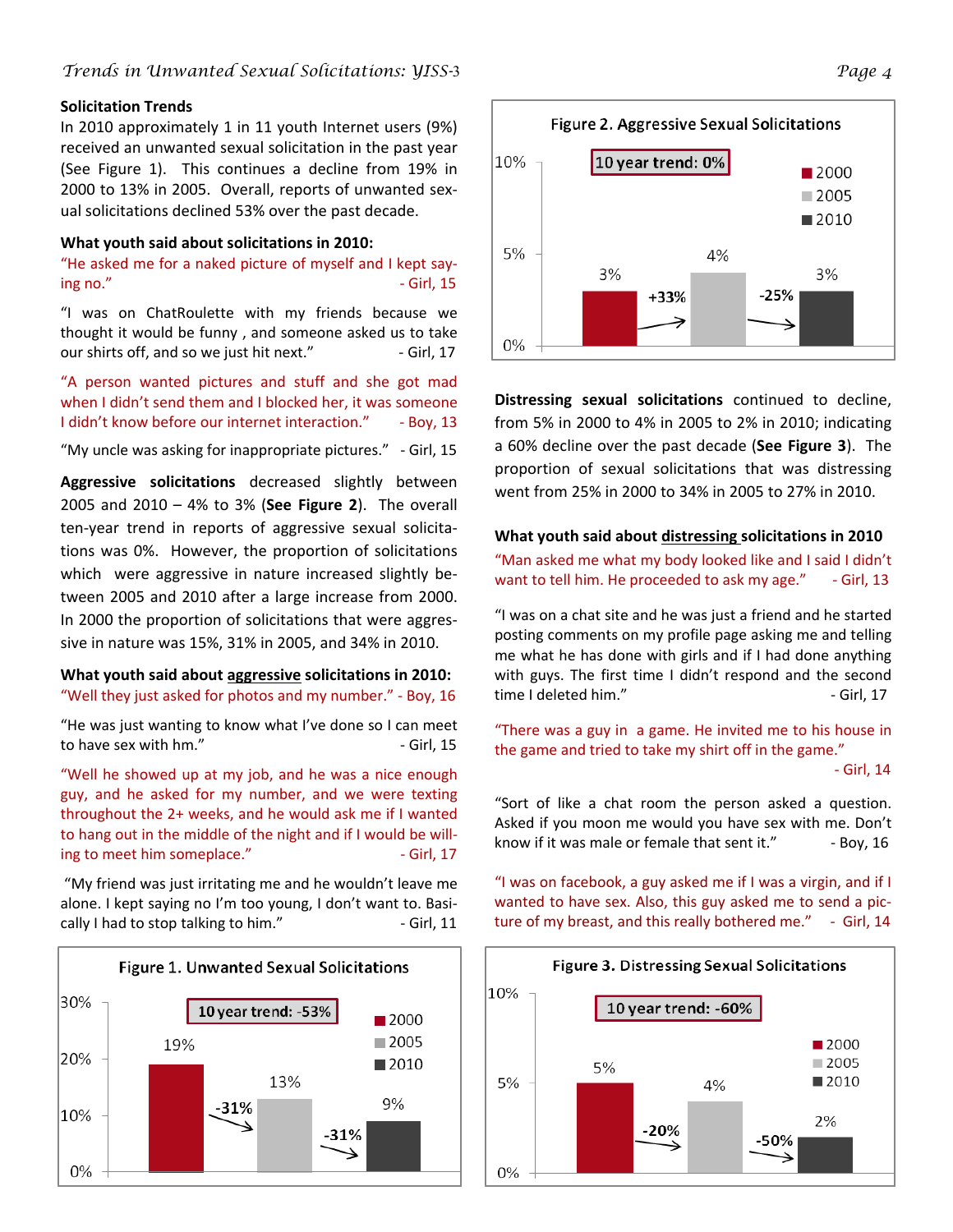## **Key Trends in Unwanted Sexual Solicitations (Tables 3 and 4)**

- Declines were greatest among the youngest children (ages 10‐12) who may be less equipped to handle such solicitations.
- The proportion of youth receiving multiple solicitations declined.
- The main source of unwanted sexual solicitations was other youth and young adults under the age of 25, not older adults stereotyped as "Internet predators."
- There was an increasing percentage of solici- $\parallel$ tations from prior offline acquaintances and a decline in those from people met online.
- Most sexual solicitations were occurring in social networking sites by 2010 compared to mostly chat rooms in 2000.
- There was an increasing number of youth disclosing the solicitation  $-$  to both friends and parents.

## **Table 3: Characteristics of Youth Experiencing Unwanted Sexual Solicitation—2000, 2005 & 2010**

| Youth                  | 2000           | 2005           | 2010      | P       |
|------------------------|----------------|----------------|-----------|---------|
| & Household            | $(n=286)$      | $(n=200)$      | $(n=134)$ | value   |
| <b>Characteristics</b> | %              | %              | %         |         |
| <b>Youth sex</b>       |                |                |           |         |
| Male                   | 34             | 31             | 25        | .15     |
| Female                 | 66             | 69             | 75        |         |
| Youth age              |                |                |           |         |
| $10-12$ years          | 12             | 9              | 5         | .004    |
| $13-15$ years          | 53             | 47             | 41        |         |
| $16-17$ years          | 35             | 44             | 54        |         |
| Youth race/            |                |                |           |         |
| ethnicity              |                |                |           |         |
| White                  | 72             | 65             | 62        | .26     |
| <b>Black</b>           | 10             | 16             | 15        |         |
| Hispanic               | 9              | 11             | 14        |         |
| Other                  | 6              | 6              | 8         |         |
| Missing                | $\mathfrak{p}$ | $\mathfrak{p}$ | 1         |         |
| Household income       |                |                |           |         |
| Less than \$20K        | 7              | 11             | 13        | < 0.001 |
| \$20K to \$50K         | 39             | 34             | 21        |         |
| \$51K to \$75K         | 25             | 25             | 13        |         |
| More than \$75K        | 23             | 23             | 41        |         |
| <b>Missing</b>         | 5              | 8              | 12        |         |

#### **Table 4: Online Sexual Solicitation Incident Characteristics & Outcomes between 2000, 2005 and 2010, %**

| Incident                                                               | 2000           | 2005      | 2010    | P       |
|------------------------------------------------------------------------|----------------|-----------|---------|---------|
| characteristics                                                        | $(n=286)$      | $(n=200)$ | (n=134) | value   |
| <b>Gender of solicitor</b>                                             |                |           |         |         |
| Male                                                                   | 67             | 69        | 72      | .81     |
| Female                                                                 | 19             | 17        | 16      |         |
| Don't know                                                             | 14             | 15        | 12      |         |
| Age of solicitor                                                       |                |           |         |         |
| Under 18                                                               | 48             | 43        | 43      | .15     |
| 18 to 25 years                                                         | 20             | 27        | 24      |         |
| Older than 25                                                          | 4              | 7         | 7       |         |
| Don't know                                                             | 28             | 21        | 27      |         |
| <b>Relation to solicitor</b>                                           |                |           |         |         |
| Met online                                                             | 97             | 83        | 68      | < 0.001 |
| Knew in person prior                                                   | 3              | 14        | 32      |         |
| Don't know                                                             | $\leq 1$       | 3         | 0       |         |
| Number of people who did this                                          |                |           |         |         |
| One                                                                    | 64             | 59        | 76      | .05     |
| $2 - 3$                                                                | 16             | 19        | 12      |         |
| 4 or more                                                              | 15             | 15        | 7       |         |
| Don't know                                                             | 5              | 7         | 5       |         |
| Where on Internet this first happened                                  |                |           |         |         |
| Using an email account                                                 | $\overline{2}$ | 3         | 4       | < .001  |
| Chat room                                                              | 64             | 36        | 16      |         |
| Instant messaging                                                      | 24             | 40        | 5       |         |
| Social networking                                                      | 0              | 0         | 58      |         |
| <b>Texting</b>                                                         | 0              | 0         | 6       |         |
| Other                                                                  | 7              | 17        | 10      |         |
| Don't know                                                             | 3              | 4         | 1       |         |
|                                                                        |                |           |         |         |
| <b>Soliciting behaviors occurred</b>                                   | 67             | 70        | 52      | .003    |
| more than 1 time during year                                           |                |           |         |         |
| <b>INCIDENT OUTCOMES</b><br>Incident disclosed to someone <sup>a</sup> |                |           |         |         |
|                                                                        | 39             | 43        | 53      | .03     |
| Friend                                                                 | 26             | 25        | 37      | .05     |
| Sibling                                                                | $\overline{2}$ | 3         | 5       | .47     |
| Parent/guardian                                                        | 25             | 11        | 19      | .001    |
| School staff                                                           | $\mathbf{1}$   | 2         | 1       | .69     |
| Ever reported to or found out                                          | 9              | 5         | 6       | .19     |
| by ISP, Cyber Tipline, or police                                       |                |           |         |         |
| How situation ended                                                    |                |           |         |         |
| Removed self from situation                                            |                |           |         |         |
| (blocked solicitor, left site or                                       | 62             | 65        | 49      | .006    |
| computer)                                                              |                |           |         |         |
| Told solicitor to stop                                                 | 13             | 16        | 22      | .09     |
| Changed screen name, pro-                                              | 4              | 5         | 2       | .45     |
| file, email, or phone number                                           |                |           |         |         |
| Called police                                                          | 1              | 1         | 1       | .93     |
| Stopped without doing any-                                             | 4              | 3         | 7       | .23     |
| thing                                                                  |                |           |         |         |
| Situation still happening                                              | 1              | 0         | 0       | .31     |
| Other                                                                  | 20             | 20        | 25      | .37     |
| Any distress: very/extremely                                           | 25             | 33        | 28      | .13     |
| upset or afraid                                                        |                |           |         |         |
| Upset                                                                  | 20             | 29        | 22      | .08     |
| Afraid                                                                 | 13             | 20        | 16      | .14     |
| Very/extremely embarrassed                                             | 17             | 21        | 20      | .53     |

Note: Some categories do not add to 100% because of rounding and/or missing data.

<sup>a</sup> Multiple responses possible Note: Some categories do not add to 100% because of rounding and/or missing data.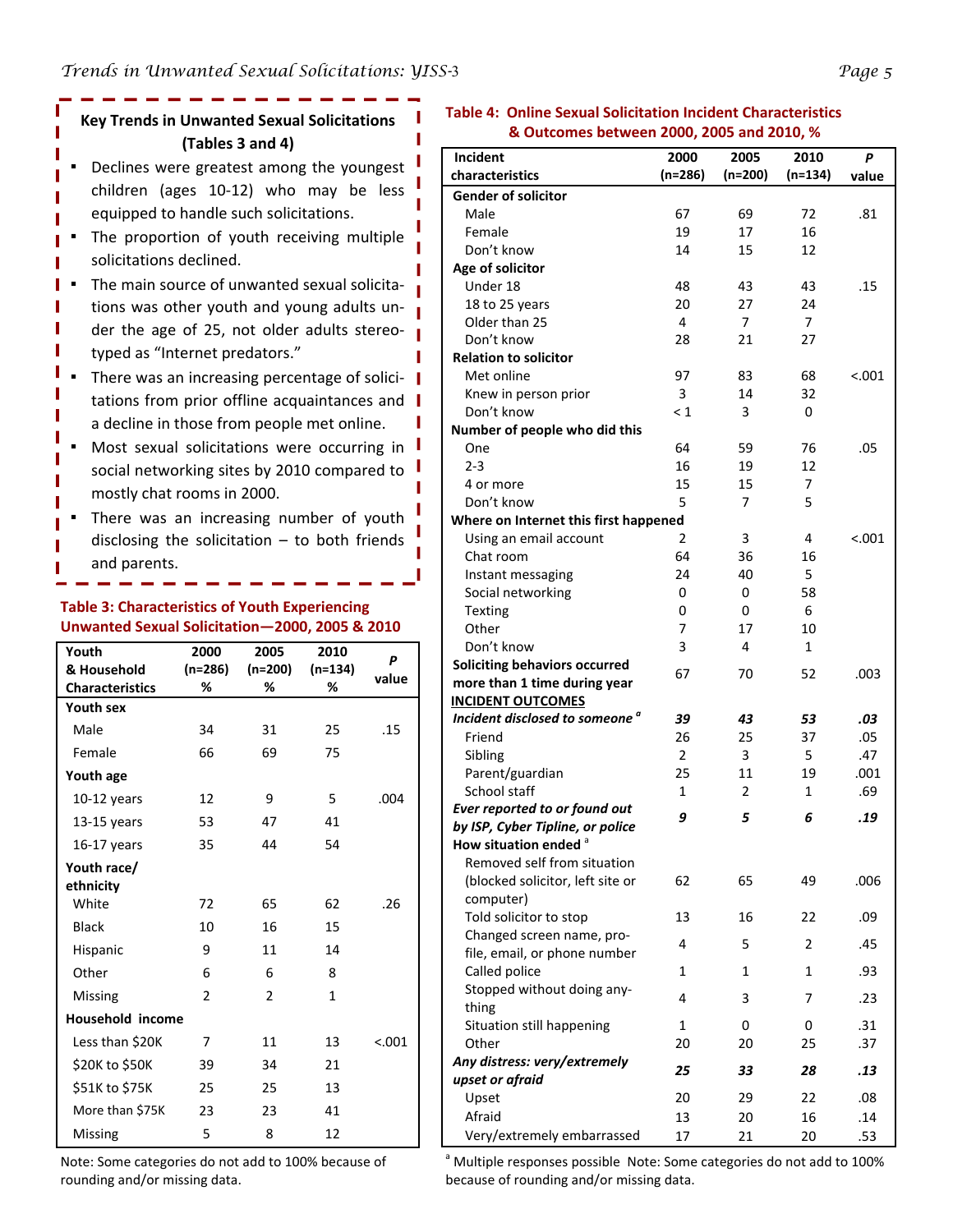## **2010 Data Only**

## **Who were the youth targeted for unwanted sexual solicitations in 2010? (Table 5)**

- Sexual solicitations were concentrated among older youth: overall 54% were ages 16 or 17; 47% of youth reporting aggressive solicitations were older. Distressing incidents were more frequently reported by younger youth – 38% were ages 16 or 17 and 52% were ages 13 to 15.
- No 10 year-olds reported a sexual solicitation and few youth ages 11 or 12: 6% overall, 6% of aggres‐ sive, and 11% of distressing episodes.
- More girls reported an unwanted sexual solicitation – 75%. Girls were even more likely to report an ag‐ gressive (81%) or distressing (84%) solicitation.

## **Table 5: Characteristics of Youth Reporting an Unwanted Sexual Solicitation in 2010, %**

| Youth                  | All<br><b>Incidents</b><br>$(n=134)$ | <b>Aggressive</b><br><b>Incidents</b><br>$(n=47)$ | <b>Distressing</b><br><b>Incidents</b><br>$(n=37)$ |
|------------------------|--------------------------------------|---------------------------------------------------|----------------------------------------------------|
| <b>Characteristics</b> | 13% of<br>Youth                      | 4% of<br>Youth                                    | 4% of<br>Youth                                     |
|                        |                                      |                                                   |                                                    |
| Age of youth           |                                      |                                                   |                                                    |
| 10                     | 0                                    | 0                                                 | U                                                  |
| 11                     | $\mathbf{1}$                         | 2                                                 | 3                                                  |
| 12                     | 5                                    | 4                                                 | 8                                                  |
| 13                     | 13                                   | 13                                                | 27                                                 |
| 14                     | 15                                   | 15                                                | 22                                                 |
| 15                     | 13                                   | 19                                                | 3                                                  |
| 16                     | 29                                   | 28                                                | 19                                                 |
| 17                     | 25                                   | 19                                                | 19                                                 |
| Gender of youth        |                                      |                                                   |                                                    |
| Girl                   | 75                                   | 81                                                | 84                                                 |
| Boy                    | 25                                   | 19                                                | 16                                                 |

## **Who was soliciting youth in 2010? (Table 6)**

- Solicitors tended to be male: 72% overall, 79% of aggressive and 74% of distressing episodes; the re‐ maining solicitors were almost equally likely to be females as unknown to the youth.
- Nearly half of all solicitations were committed by other youth (42%) as well as 59% of aggressive solici‐ tations. Over half (54%) of distressing solicitations were known or thought to have been committed by an adult; as well as 37% of aggressive and 45% of solicitations overall.
- Solicitors were both people youth met online and those they knew in person before the incident: 32% of all, 53% of aggressive and 23% of distressing solici‐ tations were committed by someone the youth knew in person prior to the incident.

## **Who was soliciting youth in 2010? (Table 6) ‐ Continued**

- About one-quarter of solicitations were committed by more than one person.
- Approximately one-fourth of solicitations were committed more than once by the same person or group of people.

#### **Table 6: Solicitor Characteristics in Unwanted Sexual Solicitation Episodes in 2010, %**

| Incident                                       | All            | Aggres-        | Distress- |
|------------------------------------------------|----------------|----------------|-----------|
| <b>Characteristics</b>                         | $(n=143)$      | sive           | ing       |
|                                                |                | $(n=49)$       | $(n=39)$  |
| <b>Gender of solicitor</b>                     |                |                |           |
| Male                                           | 72             | 79             | 74        |
| Female                                         | 15             | 16             | 10        |
| Don't know                                     | 13             | 4              | 15        |
| Age of solicitor                               |                |                |           |
| Younger than 18                                | 42             | 59             | 36        |
| 18 to 25                                       | 23             | 27             | 23        |
| Older than 25                                  | 7              | 4              | 8         |
| Don't know                                     | 27(39)         | 10(5)          | 33(13)    |
| Thought person was 18<br>or older <sup>a</sup> | 15(21)         | 6(3)           | 23(9)     |
| Youth was very or ex-                          |                |                |           |
| tremely certain of so-                         | 55             | 72             | 50        |
| licitor's age <sup>b</sup>                     |                |                |           |
| <b>Relation to solicitor</b>                   |                |                |           |
| Met online                                     | 67             | 45             | 77        |
| Knew in person before                          | 32             | 53             | 23        |
| solicitation                                   | $(n=46)$       | $(n=26)$       | $(n=9)$   |
| Friend/acquaintance-                           | 87             | 100            | 100       |
| school                                         |                |                |           |
| Friend/acquaintance-                           | 7              | 0              | 0         |
| somewhere else                                 |                |                |           |
| Romantic partner (or ex                        | $\mathfrak{p}$ | $\Omega$       | 0         |
| -partner)                                      |                |                |           |
| Adult family member                            | $\mathfrak{p}$ | 0              | 0         |
| Other / Don't know                             | 4              | $\leq 1$       | 0         |
| Number of people who did this                  |                |                |           |
| One                                            | 74             | 71             | 72        |
| $2 - 3$                                        | 13             | 16             | 8         |
| $4 - 6$                                        | 5              | 0              | 10        |
| $7 - 10$                                       | 0              | 0              | 0         |
| 11 or more                                     | $\overline{2}$ | 0              | 3         |
| Don't know                                     | 5              | $\overline{2}$ | 5         |
| <b>Happened series of times</b>                |                |                |           |
| (same person/people did                        | 24             | 39             | 26        |
| this more than once)                           |                |                |           |

<sup>a</sup> Asked of the 39 who did not know the specific age of the solicitor (all incidents), n=13 for distressing incidents, n=5 for aggressive incidents. <sup>b</sup> Only youth who gave the solicitor's actual age were asked this question (n=104 for all incidents, n=43 for aggressive, n=26 for distressing) Note: Some categories do not add to 100% because of rounding and/ or missing data.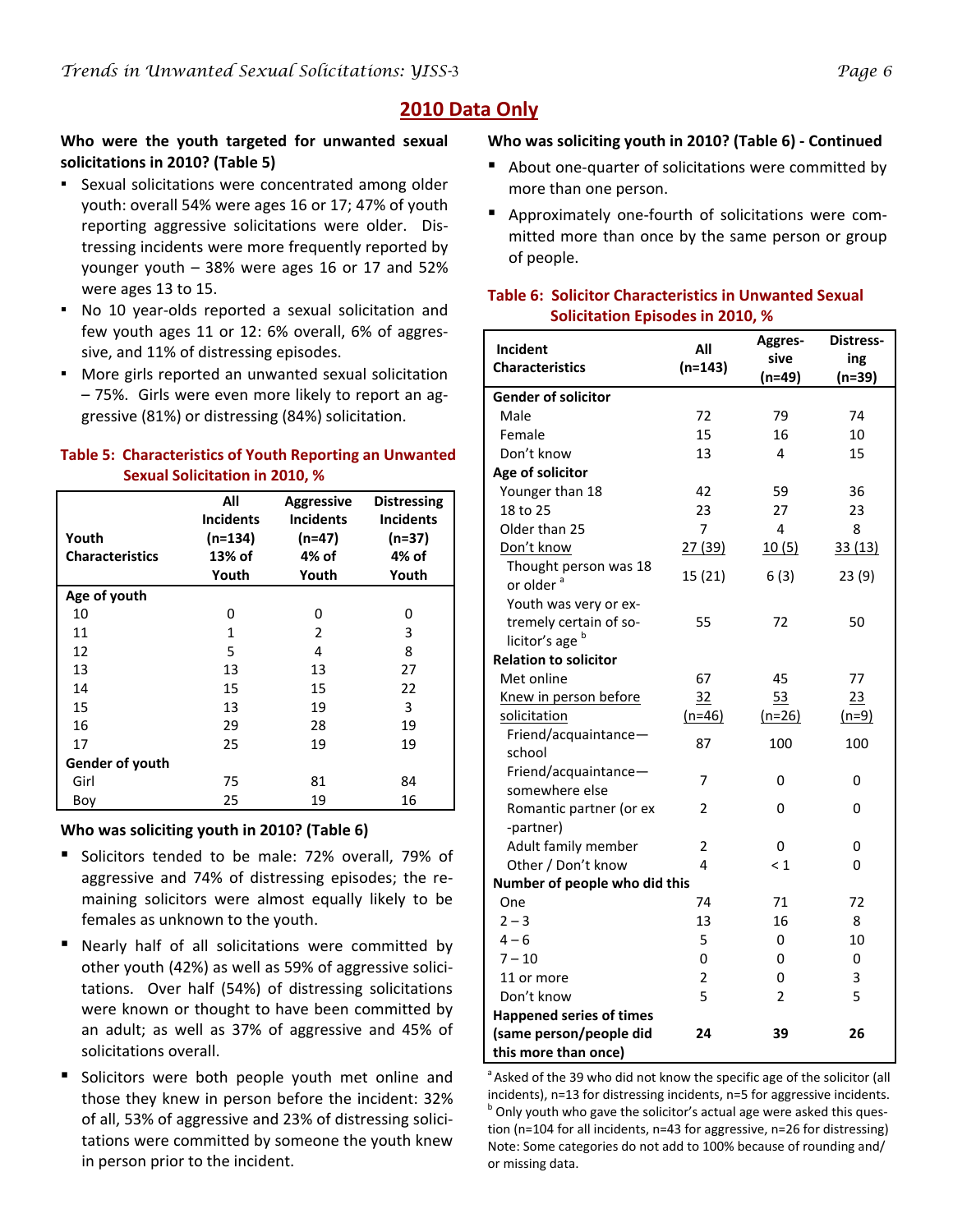## **How often and where did solicitations occur in 2010? (Table 7)**

- Over half of youth experienced more than one sexual solicitation in the past year; aggressive solicitations happened most frequently with two-thirds of youth reporting 2 or more incidents.
- Most incidents were short in duration (59%) with aggressive solicitations occurring for longer lengths of time – 16% lasted one month or longer.
- The majority of solicitations took place when the youth was at home on a desktop or laptop computer; a notable minority occurred through cell phones.
- Over half of solicitations took place in social networking sites.

## **Table 7: Length and Location of Unwanted Sexual Solicitations in 2010, %**

| Incident                                 | All          | Aggres-  | <b>Distress-</b> |
|------------------------------------------|--------------|----------|------------------|
| <b>Characteristics</b>                   | $(n=143)$    | sive     | ing              |
| <b>Number of times</b>                   |              | $(n=49)$ | $(n=39)$         |
| this happened in                         |              |          |                  |
| past year                                |              |          |                  |
| One time                                 | 45           | 33       | 51               |
| 2 times                                  | 22           | 22       | 13               |
| 3 to 5 times                             | 19           | 31       | 28               |
| 6 or more times                          | 12           | 12       | 8                |
| Don't know / not as-<br>certainable (NA) | $\mathbf{1}$ | 0        | 0                |
| Length of time incident                  |              |          |                  |
| went on for                              |              |          |                  |
| One day                                  | 59           | 39       | 46               |
| $2 - 6$ days                             | 20           | 24       | 28               |
| $7 - 13$ days                            | 5            | 8        | 8                |
| $14 - 29$ days                           | 3            | 6        | 5                |
| One month or longer                      | 10           | 16       | 13               |
| Don't know / NA                          | 3            | 4        | 3                |
| <b>Type of technology</b>                |              |          |                  |
| used most to access                      |              |          |                  |
| Internet when this                       |              |          |                  |
| happened                                 |              |          |                  |
| Desktop computer                         | 46           | 49       | 51               |
| Laptop computer                          | 33           | 29       | 31               |
| Cell phone                               | 13           | 20       | 10               |
| Portable gaming de-<br>vice              | $\mathbf{1}$ | 0        | 5                |
| Other                                    | 4            | 0        | 3                |
| Don't know / NA                          | 1            | 0        | 0                |

Note: Some categories do not add to 100% because of round‐ ing and/or missing data.

## **Table 7 ‐ Continued: Length and Location of Unwanted Sexual Solicitations in 2010, %**

| Incident                             | All          | <b>Aggres-</b> | <b>Distress-</b> |
|--------------------------------------|--------------|----------------|------------------|
| <b>Characteristics</b>               | $(n=143)$    | sive<br>(n=49) | ing<br>(n=39)    |
| Location incident usually            |              |                |                  |
| happened                             |              |                |                  |
| Home                                 | 88           | 90             | 90               |
| School                               | 1            | 2              | 0                |
| Public library                       | 2            | 0              | 5                |
| Friend's home                        | 7            | 6              | 5                |
| Some other place                     | $\mathbf{1}$ | 0              | 0                |
| Don't know / NA                      | 1            | 0              | 0                |
| Where on Internet this               |              |                |                  |
| (first) happened                     |              |                |                  |
| Social networking site               | 56           | 57             | 56               |
| Using an email account               | 3            | 4              | 3                |
| Cell phone                           | 3            | 0              | 0                |
| Online video chat room               | 11           | 10             | 10               |
| Chat room with no<br>video component | 5            | 0              | 8                |
| Using instant messages               | 6            | 10             | 10               |
| In game room or other<br>game site   | 6            | 4              | 8                |
| Text messaging                       | 6            | 12             | 3                |
| Some other place                     | 5            | 0              | 3                |
| Don't know / NA                      | $\mathbf{1}$ | 0              | 0                |

Note: Some categories do not add to 100% because of rounding and/or missing data.

## **How often was an aggravating feature part of the Solicitation in 2010? (Table 8)**

- Solicitors made or attempted to make offline contact with the youth in 34% of all episodes and 43% of dis‐ tressing episodes – typically asking to meet some‐ where or calling them on the phone.
- About one in four youth gave the solicitor their cell phone number – this was more common in aggres‐ sive episodes.
- The solicitor sent the youth a sexual picture in 12% of all, 24% of aggressive and 15% of distressing epi‐ sodes.
- Many solicitors wanted sexual pictures of the youth – 45% of all, 65% of aggressive and 54% of distress‐ ing solicitations.
- Most youth did not send a sexual picture.
- Few youth met the solicitor in person; even less (1%) had sexual contact at the meeting.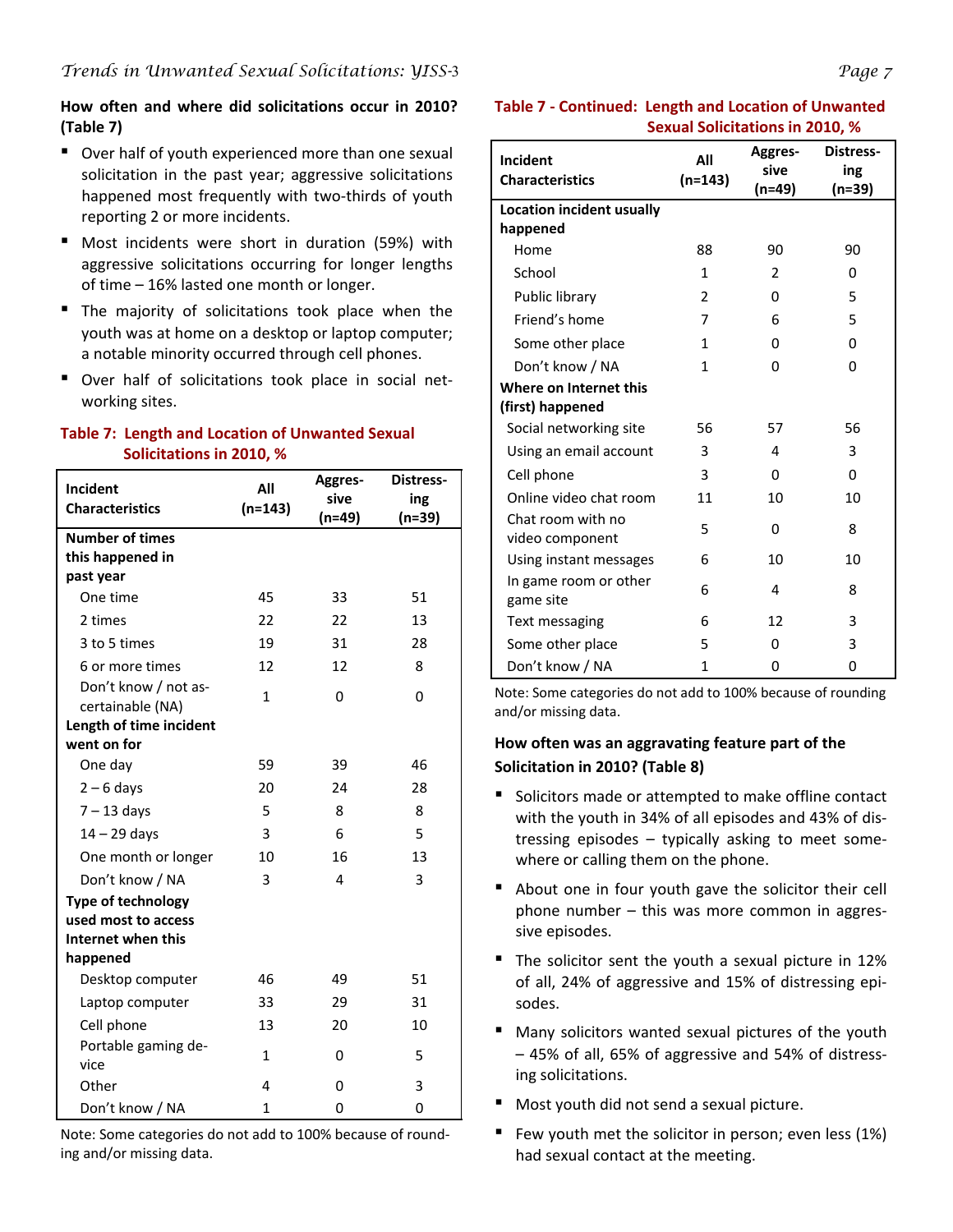## **Table 8: Aggravating Features of Unwanted Sexual Solicitations in 2010, %**

| Incident                              | All            | Aggres-  | Dis-     |
|---------------------------------------|----------------|----------|----------|
| <b>Characteristics</b>                | $(n=143)$      | sive     | tressing |
| Forms of offline contact <sup>a</sup> |                | $(n=49)$ | $(n=39)$ |
| Asked to meet some-                   |                |          |          |
| where                                 | 22             | 67       | 21       |
| Sent offline mail                     | $\mathbf{1}$   | 0        | 3        |
| Called on telephone                   | 22             | 65       | 33       |
| (including cell phone)                |                |          |          |
| Went to home                          | 5              | 16       | 5        |
| Gave money, gifts, or<br>other items  | $\overline{2}$ | 6        | 3        |
| Bought plane, train, or               | $\mathbf{1}$   | 2        | 0        |
| bus ticket                            |                |          |          |
| Any of the above                      | 34             | 100      | 43       |
| <b>Gave solicitor cell</b>            | 27             | 45       | 28       |
| phone number                          |                |          |          |
| Not applicable (no cell<br>phone)     | 15             | 14       | 15       |
| Solicitor sent picture of             | 20             | 39       | 31       |
| self<br>Picture was sexual            | 12             | 24       | 15       |
| Solicitor requested pic-              |                |          |          |
| ture of youth                         | 59             | 77       | 72       |
| Wanted a sexual picture               | 45             | 65       | 54       |
| of youth                              |                |          |          |
| Youth sent sexual pic-                | $\overline{2}$ | 8        | 0        |
| ture                                  |                |          |          |
| Youth met solicitor in<br>person      | 3              | 4        | 3        |
| Sexual contact at meet-<br>ing        | $\mathbf{1}$   | 2        | 0        |

#### **How did solicitations end and who did youth tell in 2010? (Table 9)**

- Over half of youth handled the solicitation on their own by removing themselves from the situation, tell‐ ing the solicitor to stop or confronting him or her, or changing their personal information.
- Slightly more than half (53%) of youth told someone about the solicitation; more disclosure occurred in aggressive (69%) and distressing (61%) episodes.
- Disclosure was typically to a friend; about one in five episodes resulted in disclosure to a parent/guardian.
- Few solicitations were reported to or otherwise known to an authority (law enforcement or Internet Service Provider).
- The most common reason youth did not tell was because the solicitation was not serious enough.

#### **Table 9: Ending the Situation and Disclosure of Unwanted Sexual Solicitations in 2010, %**

|                                        |                | Aggres-  | Distress-      |
|----------------------------------------|----------------|----------|----------------|
| Incident                               | All            | sive     | ing            |
| <b>Characteristics</b>                 | $(n=143)$      | (n=49)   | (n=39)         |
| How situation ended <sup>a</sup>       |                |          |                |
| Removed self from situation            |                |          |                |
| (blocking or leaving site or           | 50             | 24       | 43             |
| computer)                              |                |          |                |
| Told to stop/confronted or             |                |          |                |
| warned solicitor                       | 24             | 29       | 23             |
| Changed screen name, pro-              |                |          |                |
| file, email, or phone number           | 3              | 8        | 5              |
| Parent/guardian or teacher             |                |          |                |
| handled situation                      | 2              | 4        | 0              |
| Still happening                        | 1              | 2        | 0              |
| Stopped without doing anything         | 6              | 4        | 0              |
| Called law enforcement or              | 1              |          | 3              |
| other authorities                      |                | 2        |                |
| Other (not specified)                  | 19             | 29       | 26             |
| Don't Know                             | $\mathbf{1}$   | 0        | 0              |
| Incident disclosed <sup>a</sup>        | 53             | 69       | 61             |
|                                        | $(n=76)$       | $(n=34)$ | $(n=24)$       |
| Friend                                 | 68             | 63       | 31             |
| Brother or sister                      | 4              | 4        | 8              |
| Parent/guardian                        | 19             | 20       | 33             |
| Other adult relative                   | $\overline{2}$ | 2        | 0              |
| Teacher, counselor, or other           | 1              | 4        | 3              |
| school personnel                       |                |          |                |
| Law enforcement or other               | 1              | 2        | 3              |
| authority, ISP                         |                |          |                |
| Someone else                           | 3              | 4        | 8              |
| Ever known to or disclosed to          | 6              | 4        | 15             |
| <b>ISP</b> or police                   |                |          |                |
| Of youth who did not tell, why         | 46             | 29       | $\frac{38}{5}$ |
| didn't youth tell                      | $(n=66)$       | $(n=14)$ | $(n=15)$       |
| Not serious enough                     | 57             | 50       | 33             |
| Too scared                             | 3              | 7        | 13             |
| Too embarrassing                       | 9              | 14       | 20             |
| Thought might lose Internet            | 1              | 0        | 0              |
| access                                 |                |          |                |
| Happens all the time                   | 3              | 0        | 0              |
| Other (not specified)                  | 24             | 21       | 40             |
| Don't know / NA                        | 3              | 7        | 0              |
| <b>Blocking and filtering software</b> |                |          |                |
| Software on computer to block          |                |          |                |
| pop-up ads or SPAM email               | 51             | 48       | 54             |
| when this happened <sup>a</sup>        |                |          |                |
| Other software to filter, block        |                |          |                |
| or monitor Internet use when           | 26             | 23       | 37             |
| this happened <sup>b</sup>             |                |          |                |
| After incident, family installed       |                |          |                |
| any software to keep from              | 18             | 18       | 40             |
| happening again <sup>b</sup>           |                |          |                |

Both Tables: <sup>a</sup> Multiple responses possible. <sup>b</sup> Only asked of youth with Internet at home (n=126 for all, n=44 for aggressive, n=35 for distressing). Note: Some categories do not add to 100% because of rounding and/or missing data.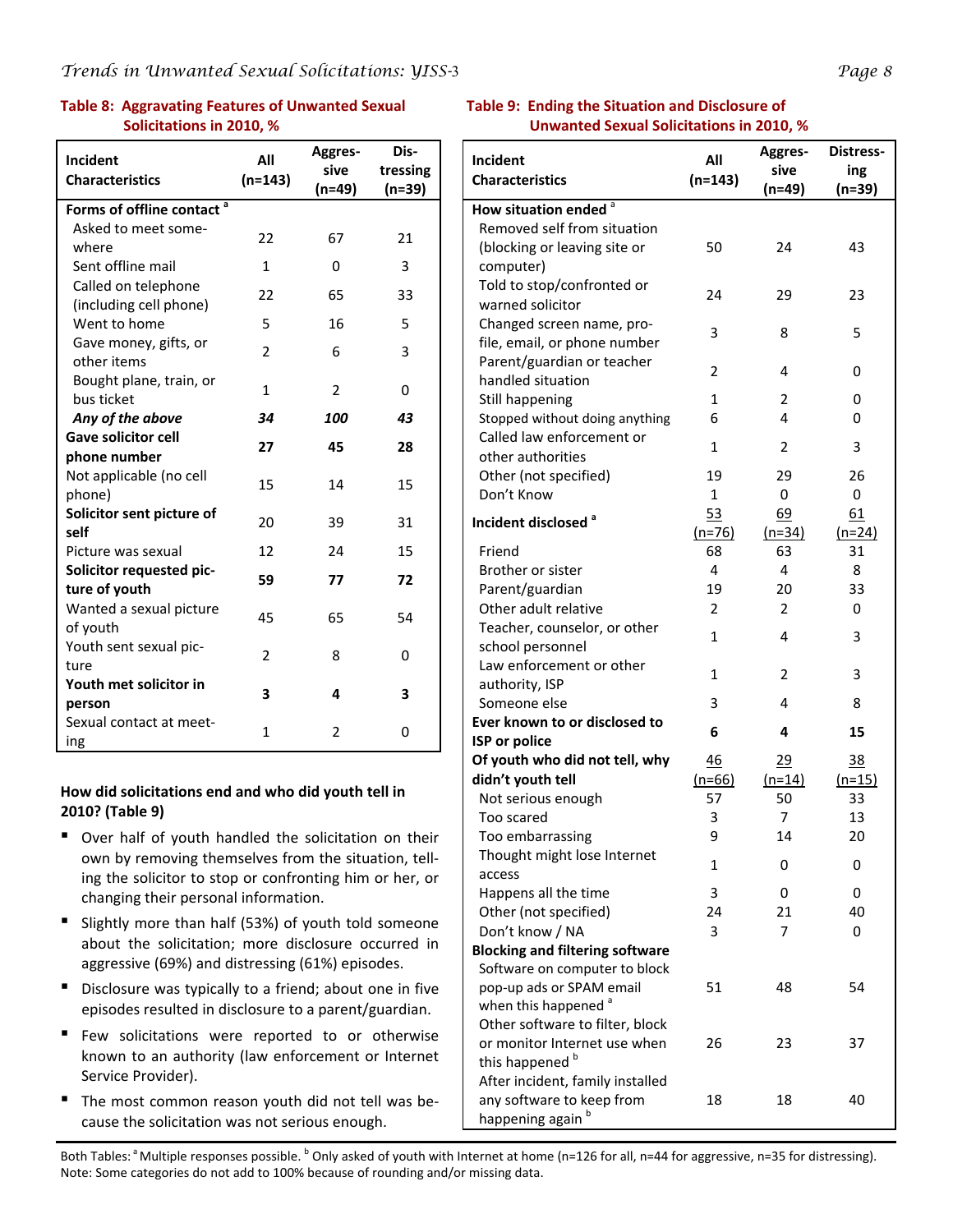#### **How distressing were the solicitation episodes? (Table 10)**

- Overall, about one in four youth reported being very or extremely upset or afraid as a result of the solicitation.
- One in five youth were embarrassed over what happened.
- For youth reporting some distress, 41% reported at least one stress symptom more than a little or all of the time following the solicitation; more so for aggres‐ sive (67%) and distressing (64%) incidents.

| Incident<br><b>Characteristics</b>                                                                             | All<br>(n=143) | <b>Aggres-</b><br>sive<br>(n=49) | Distress-<br>ing<br>(n=39) |
|----------------------------------------------------------------------------------------------------------------|----------------|----------------------------------|----------------------------|
| Distress: Very/extremely <sup>a</sup>                                                                          |                |                                  |                            |
| Upset                                                                                                          | 22             | 33                               | 79                         |
| Afraid                                                                                                         | 15             | 16                               | 56                         |
| Embarrassed                                                                                                    | 20             | 33                               | 54                         |
| Youth with no/low levels<br>of being upset or afraid<br>Stress symptoms (more<br>than a little/all the time) b | 72             | 63                               | Ω                          |
| At least one of the fol-<br>lowing <sup>a</sup>                                                                | 25             | 37                               | 64                         |
| Staying away from Inter-<br>net or particular part of it                                                       | 16             | 22                               | 46                         |
| Being unable to stop<br>thinking about it                                                                      | 14             | 27                               | 36                         |
| Feeling jumpy or irritable                                                                                     | 10             | 12                               | 31                         |
| Losing interest in things                                                                                      | 5              | 8                                | 15                         |

#### **Table 10: Distress Related to Unwanted Sexual Solicitations in 2010, %**

<sup>a</sup> Multiple responses possible.

b These items are based on standard research measures of stress responses used to assess post-traumatic stress disorder. The items measure avoidance behaviors, intrusive thoughts, and physical symp‐ toms. Youth were asked these questions if they said they scored a 3, 4 or 5 (on a scale of 1 (not at all) to 5 (extremely)) about being upset, afraid, or embarrassed about the solicitation.

Note: Some categories do not add to 100% because of rounding and/ or missing data.

## **MAJOR FINDINGS AND CONCLUSIONS**

- 1. **The continued decline in sexual solicitations is good news.** We found a continued decline in reports of unwanted sexual solicitations – from 19% in 2000 to 13% in 2005 and 9% in 2010. Most of the solicitors in 2000 and 2005 were people the youth met online, less so in 2010. Our Internet safety messages over the 2000 dec‐ ade targeted the potential dangers of talking with peo‐ ple met online. Today's youth may be more aware of the potential dangers online and monitoring their ac‐ tivities and behaviors accordingly.
- 2. **Most unwanted experiences occurred in social net‐ working sites in 2010.** In 2010, over half of the sexual solicitation incidents (58%) were occurring on social

networking sites and increasingly involved communica‐ tion with school friends. This is true even though un‐ wanted sexual solicitations actually decreased during this same period perhaps because social networking sites allow for restricting access to friends and also al‐ low people to identify where solicitations are coming from. One hypothesis is that as youth have migrated to social networking sites like Facebook for their online interactions, they have gravitated away from more open access sites like chat rooms and confined more of their online interactions to people that they know. This might explain some of the overall decline in solici‐ tation, and might mean that rather than making youth more vulnerable the social networking revolution may have provided an additional measure of protection, at least against unwanted contact from online strangers.

- 3. **The percentage of youth reporting distressing inci‐ dents remains small.**  Even with the dynamic changes in technology, distressing sexual solicitations occurred to only a minority of youth and there is no indication, even across the technology developments of the last decade, that this type of victimization is something sig‐ nificantly different from the peer victimization prob‐ lems that have always been, and continue to be, a con‐ cern for youth. In fact, whether online or offline, the degree of distress caused by a solicitation incident is likely influenced by a number of possible factors: be‐ lievable physical threat, sexual taunts, a sense of pow‐ erlessness, or a greater number of perpetrators or wit‐ nesses, for example. There may be ways the online en‐ vironment could increase the likelihood of certain highly negative features such as more witnesses, or perhaps greater powerlessness in some conditions. On the other hand, the online environment may amelio‐ rate distress by making it easier for victims to get sup‐ port and prove their mistreatment to parents and oth‐ ers. Such hypotheses should be the focus of future research. Overall, the conditions causing distress are not new; therefore the focus of prevention and educa‐ tion efforts can apply to many different environments, including shifting and even unpredictable online set‐ tings.
- 4. **More of the offensive and unwanted experiences are coming from people youth know in person, usually other kids.**  We detected an increasing percentage of solicitations from prior offline acquaintances and a decline in those from individuals met online. This change is consistent with the hypothesis that as youth have migrated to social networking sites like Facebook for their online interactions, they have gravitated away from more open access sites like chat rooms and have confined more of their online interactions to people they already know. This might explain some of the